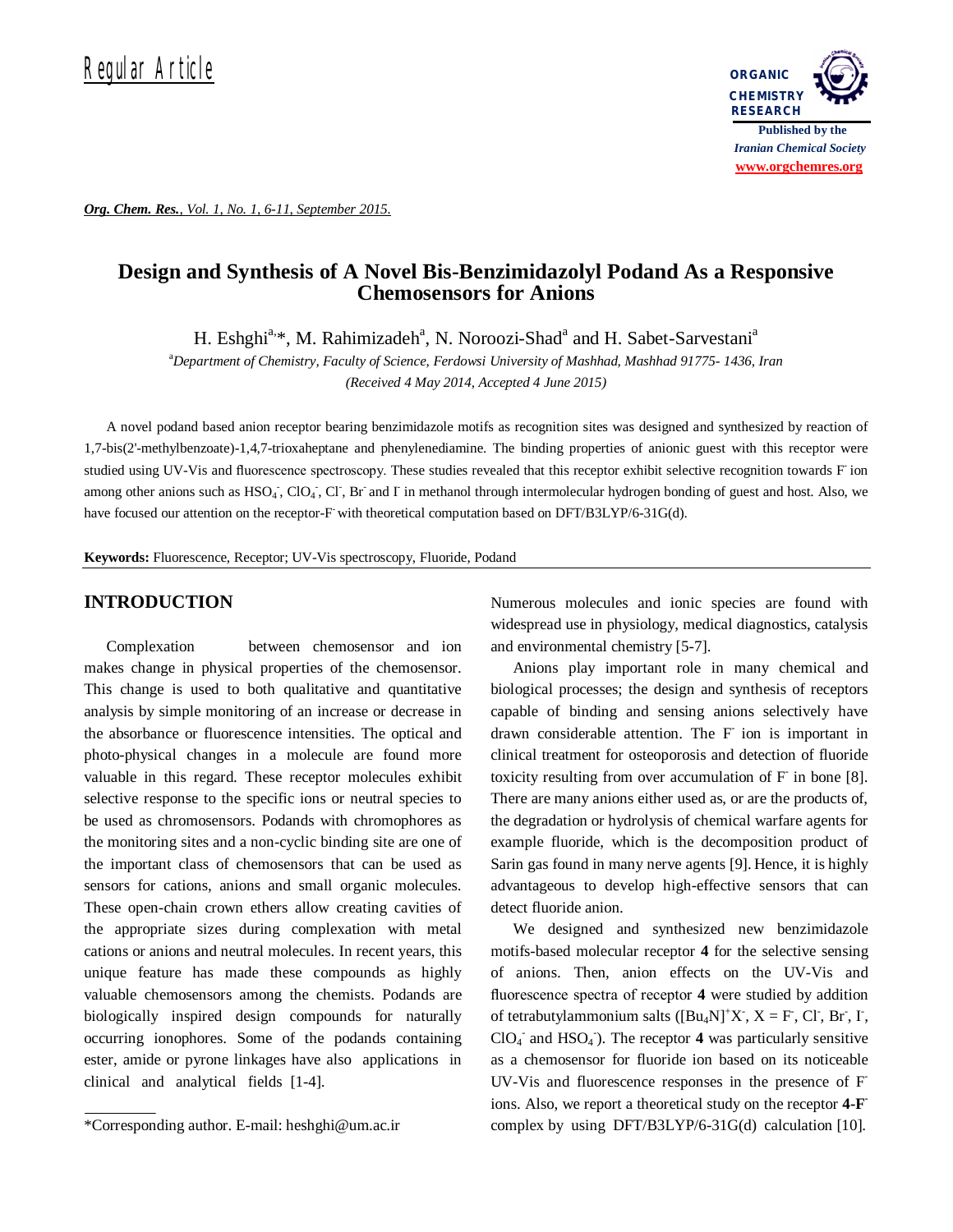We have focused our attention on the mechanism relating to the hydrogen bonding interaction between this chemosensor and fluoride anion.

# **EXPERIMENTAL**

## **General Procedures and Materials**

All reagents were obtained commercially and were used without further purification except 1,7-bis(2'methylbenzoate)-1,4,7-trioxaheptane (**3**), which was synthesized according to our previous reported procedure [11]. <sup>1</sup>H NMR spectra were obtained on Bruker-400 MHz Spectrometer. The FT-IR spectra were recorded on AVATAR-370-FTIR ThermoNicolet. CHN elemental analyses were made on elemental Thermo Finnigan Flash EA microanalyses and the results were in good agreement  $(\pm 0.3\%)$  with the calculated values. The UV-Vis spectra were recorded on a Philips PUB 700 spectrophotometer with a quartz cuvette (path length  $= 1$  cm) at 25 °C. In the UV-Vis titration experiment all the anions were added in the form of tetra-N-butylammonium (TBA) salts purchased from Sigma-Aldrich Company.

# **Synthesis of 2-(2-(2-(2-(2-(1H-benzo[d]imiazol-2-yl) phenoxy)ethoxy)ethoxy)phenyl)-1H-benzo[d] imidazol (4)**

A mixture of 1,7-bis(2'-methylbenzoate)-1,4,7 trioxaheptane (3)  $(0.374 \text{ g}, 1 \text{ mmol})$  and  $1,2$ phenylenediamine (0.216 g, 2 mmol) in polyphosphoric acid (3.26 g) was heated at 120 ºC in an oil bath for 8 h. Upon completion of reaction (monitored by TLC) the solution was cooled to room temperature and poured into crushed ice. Then the solution was neutralized by saturated solution of sodium bicarbonate. Ethyl acetate was then added and the organic layer was separated, and then dried with anhydrous magnesium sulphate. The solvent was evaporated to give brown precipitate. The crude product was purified by recrystallization from ethanol to give **4** (cream-colored precipitate) (Scheme 1). Calc. for  $C_{30}H_{26}N_4O_3$ : C 73.45%, H 5.34%, N 11.42%. Found: C 73.19%, H 5.29%, N 11.44%; IR (KBr, cm-1 ) 3337 (N-H, imidazole), 2953-2875 (aliphatic C-H), 1584 (C=N, imidazole), 1279-1241 (C-O-C); <sup>1</sup>H NMR δH(400 MHz, CDCl3) δ 11.1 (S, 2 H) 8.59 (dd, *J<sup>1</sup> =* 8 Hz,  $J_2 = 1.6$  Hz, 2H) 7.81 (d,  $J = 8$  Hz, 2H) 7.40 (t,  $J = 8$ Hz, 2H) 7.14-7.28 (m, 6H) 7.09 (t, *J =* 8 Hz, 2H) 7.02 (d,  $J = 8$  Hz, 2H) 4.42 (m, 4H) 4.15 (m, 4H); <sup>13</sup>C NMR (100 MHz, CDCl<sub>3</sub>) δ 155.65, 149.67, 142.97, 133.67, 131.16, 130.36, 122.88, 122.70, 122.30, 119.39, 119.17, 113.71, 110.40, 68.99, 67.52.

### **Spectroscopic Titration Method**

The interactions of receptor **4** with a variety of anions are investigated in a methanol solution through UV-Vis and Fluorescence spectrophotometric titrations. For UV-Vis and Fluorescence spectrophotometric titration of anions, Stock solutions  $(1.0 \times 10^{-3} \text{ M})$  of the tetrabutylammonium salts of  $HSO<sub>4</sub>$ , ClO<sub>4</sub>, F, Cl, Br and I in methanol and a Stock solution of receptor **4**  $(1.0 \times 10^{-3} \text{ M})$  were prepared in



*Scheme 1*. Synthesis of receptor **4**. (a)  $K_2CO_3$ , Acetone, reflux. (b) PPA, 120 °C, 8 h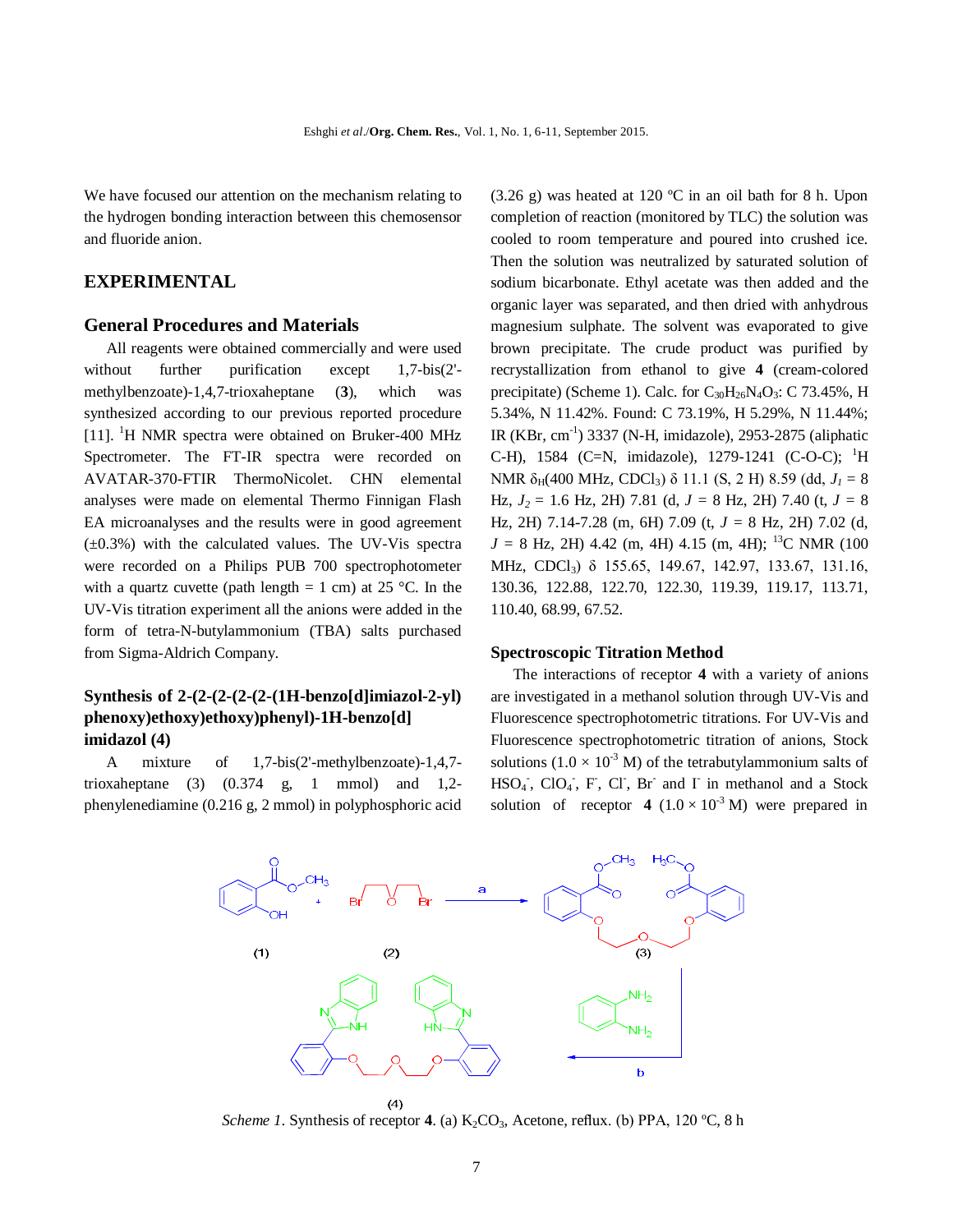methanol at  $298.2 \pm 0.1$  K. This solution was used for all spectroscopic studies after appropriate dilution.

# **RESULTS AND DISCUSSION**

The recognition properties of the receptor **4** towards different anions were studied by the UV-Vis and Fluorescence titration.

#### **UV-Vis Study**

Chemosensor **4** was titrated by the successive increment of a number of equivalents of F and other ions separately and the corresponding UV-Vis absorption spectra were monitored. The effect of F concentration on the absorbance intensity of receptor complex with F is shown in Fig. 1. Upon addition of fluoride, the band at 310 nm increased minor in intensity and a new peak at 260 nm appeared, that the band at 260 nm progressively increased in intensity with broadening. We believe that at low concentration of anion, F ions are surrounded by solvent molecules. But at higher concentration of anion, the F can establish hydrogen bonding with the -NH protons of the benzimidazole rings. Additionally, it is possible that the negative charge of anion is dispersed to the  $\pi$ -conjugated system either through intermolecular charge transfer (ICT) or might induce electronic charge in the molecular orbitals of benzimidazole. Similar spectral changes are observed upon the addition of other halogen anion, but the changes are smaller. However, when Cl<sup>-</sup>, Br<sup>-</sup> and I<sup>-</sup> were treated with 4, the spectra hardly changed even after an excess of the anions was added.

By the same method, receptor  $4$  was treated with  $HSO_4^$ and  $ClO<sub>4</sub>$ . The addition of  $HSO<sub>4</sub>$  and  $ClO<sub>4</sub>$  did lead to a different spectral change, and the changes were minor. Studying the UV-spectra of  $HSO_4$  and  $ClO_4$  titrations indicated that upon addition of  $HSO<sub>4</sub>$  and  $ClO<sub>4</sub>$ , the band at 270 nm progressively decreases in absorption (Fig. S5 in Supplementary Data). However, as the Cl<sup>-</sup>, Br<sup>-</sup> and I<sup>-</sup> were titrated into **4**, the spectra were hardly changed even the anions added were excessive.

The selectivity of receptor 4 for F<sup>-</sup> anion over other anions was also studied. Variations in the UV-Vis absorption spectra and fluorescence spectra of **4** in methanol  $(3 \times 10^{-5} \text{ M})$  in the presence of these anions (F, Cl, Br, I,



**Fig. 1.** UV spectral change of receptor  $4 (c = 3 \times 10^{-5} M)$ upon gradual addition of  $[Bu_4N]^+F$  in methanol.



**Fig. 2.** The absorption spectra of receptor  $4(3 \times 10^{-5} \text{ M})$  in the absence and presence of a 50 equiv. of  $F$ , Cl, Br  $\overline{I}$ ,  $\overline{I}$ ,  $HSO_4$ ,  $ClO_4$  anions in CH<sub>3</sub>OH.

 $HSO<sub>4</sub>$  and  $ClO<sub>4</sub>$ ) (50 equiv as their tetrabutylammonium salts) are shown in Fig. 2, respectively. It was found that receptor **4** exhibits only an absorption peak at 310 nm in CH3OH, that a new and blue-shifted absorption is appeared at 260 nm for F and 270 nm for  $HSO<sub>4</sub>$  and  $ClO<sub>4</sub>$  ions when these anions are added. Other anions such as Cl<sup>-</sup>, Br<sup>-</sup> and I<sup>-</sup> did not produce any change under the same conditions.

Through the continuous variation method, the binding stoichiometry of **4**-**F -** complex in MeOH was determined using Job's plot experiments. In Fig. 3, the absorbance at 260 nm is plotted against the molar fraction of chemosensor under a constant total concentration. A maximum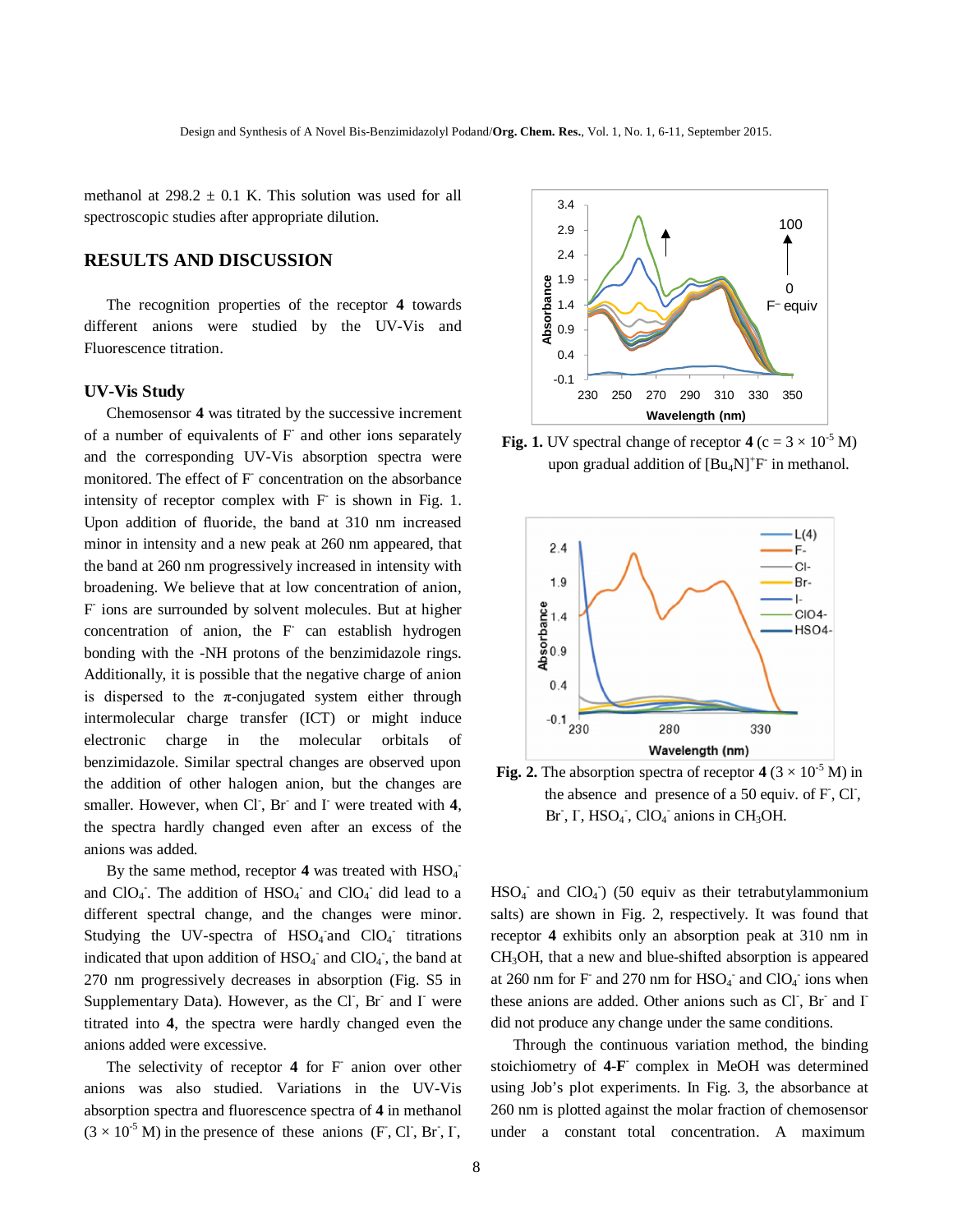absorbance was observed when the molar fraction was 0.5, indicating a 1:1 ratio for the **4**-**F -** complex.

Obviously, the recognition function of **4** is selective and strongest for F- . The reason may be that receptor **4** has the cavity that is proper to F, which is a spherical anion, and hence can match the receptor better than that of the trigonal and tetrahedral anions. Also, the basicity of F is stronger than  $HSO<sub>4</sub>$  and  $ClO<sub>4</sub>$ . Finally, considering the difference in electronegativity, the ability of F binding to H is much stronger than that of Cl<sup>-</sup>, Br<sup>-</sup>, and I<sup>-</sup>.

To understand the interactions between receptor **4** and the F anion, the B3LYP/6-31G(d) level using DFT approach was performed (Table. S6 in Supplementary Data). Molecular modeling showed that the anion receptor **4** has a right shape for F anion.

The energy minimized structure of receptor 4 and F is shown in Fig. 4. The fluoride ion is bridged between the two benzimidazole moieties *via* the NH...F hydrogen bonds. The interatomic distance between the fluoride anion and the benzimidazole NH proton is 1.520 A˚, which is very close to the length of the HF molecule  $(0.92 \text{ A}^{\degree})$  and the N...HF angle is close to linearity (164.4°). The N-H bond lengths are lengthened significantly from 1.008 A˚ in **4** to 1.064 A˚ in the fluoride complex. These bonding parameters clearly show that the involved hydrogen bonds are particularly strong.

Figure 5 illustrates the molecular orbitals of **4.** As shown in Fig. 5, the highest-energy occupied molecular orbital (HOMO) is delocalized over the benzimidazole moieties and the neighboring phenyl rings, whereas the lowestenergy unoccupied molecular orbital (LUMO) is more localized on the core of phenyl rings, which these results indicate intramolecular charge-transfer (ICT) character of the HOMO-LUMO transition.

### **Fluorescence Study**

Fluorescence spectroscopy studies were carried out to evaluate the ability of **4** to operate as a fluorescent anion sensor (Fig. 6). The receptor **4** displayed a maximum emission at 375 nm when excited at 260 nm. The changes in fluorescence intensity of 4 upon the addition of F are shown in Fig. 6. However, Br, Cl, I, HSO<sub>4</sub> and ClO<sub>4</sub> in MeOH do not affect the emission spectra, even when present in excess (<100 equiv.). We believe that this is the



Fig. 3. Job's plot of a 1:1 complex of 4-F complex, where the absorbance at 260 nm was plotted against the mole fraction of F- .



**Fig. 4.** The optimized structure of 1:1 complex between receptor 4 - . DFT/B3LYP/6-31G(d), Gaussian 09.

 outcome of a conjunct operation from the difference in size of binding sites and the direct result of the basicity of anions.

Increasing the F- ion concentration relative to receptor **4** resulted in fluorescence enhancement. It is believed that anion-hydrogen bonding with the receptor will change the photophysical properties of fluorophore because the complexed anion increases the rigidity of the host molecules. Receptors that have N-H functional group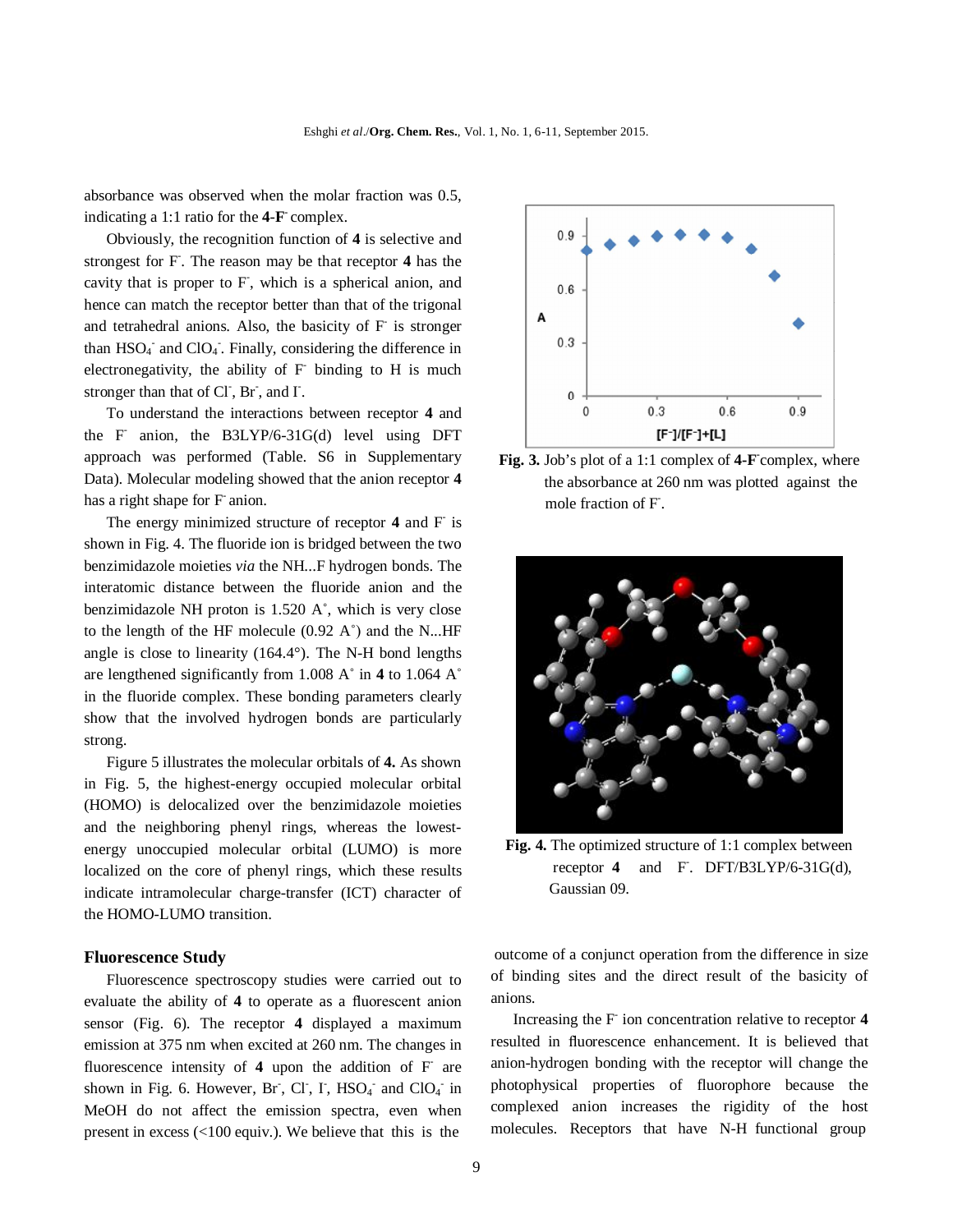

**Fig. 5.** HOMO (left) and LUMO (right) features of receptor  **4** as obtained from DFT/B3LYP/6-31G(d) level calculation.



**Fig. 6.** Fluorescence change of receptor  $4$  (c = 3  $\mu$ M) upon gradual addition of  $[Bu_4N]^+F$  in MeOH (excited at 260 nm).

bound, as chemosensor of F, have been reported in various articles [12-16]. In aprotic solvent as the concentration of Fion increases the fluorescence intensity decreases. Since, addition of  $F$  resulted in the deprotonation of N-H to N<sup>-</sup>, which has no affinity for F ion and this system does not have any rigidity. While in methanol, as a protic solvent, F ions are surrounded by hydrogen bonding of solvent which causes a decrease in the basicity of F. At this condition F ions cannot deprotonate the N-H of functional group. Therefore, as the concentration of F ions increases the hydrogen bonding between F and N-H of the benzimidazole rings increases, and as a result the fluorescence intensity increases.

# **CONCLUSIONS**

In summary, we designed and synthesized a novel

fluorescence probe based on benzimidazole motifs for determination of F in a wide range concentration. This compound (chemosensor) displayed a sensor properties and showed sensitivity and selectivity towards F in absorption and emission spectrophotometry that resulted in strong hydrogen bond between benzimidazole NH protons and the fluoride anion. Short synthetic route, easy purification, remarkable fluorescence and UV-Vis signal responses, symmetrical bis-acceptor with two active binding sites and high sensitivity to F were important features of this novel chemosensore.

# **ACKNOWLEDGMENTS**

We are grateful to Ferdowsi University of Mashhad Research Council for their financial support of this work (Grant: 3/19544).

# **SUPPLEMENTARY DATA**

Supplementary data associated with this article can be found, in the online version, at doi:.......

## **REFERENCES**

- [1] S. Mizyed, M. Ashram, J. Incl. Phenom. Macrocycl. Chem. 70 (2011) 135.
- [2] M. Ashram, S. Mizyed, A.M. Rawashdeh, J. Sulfur Chem. 33 (2012) 561.
- [3] A. Shahrisa, A. Banaei, Chemistry of Pyrones, Part 3, New Podands of 4H-Pyran-4-ones, Molecules 5, 2000, p. 200.
- [4] P.E. Aranha, M.P. dos Santos, S. Romera, E.R. Dockal, Polyhedron 26 (2007) 1373.
- [5] C.P. Kulatilleke, S.A. de Silva, Y. Eliav, Polyhedron 25 (2006) 2593.
- [6] M. Zhang, Y. Gao, M. Li, M. Yu, F. Li, L. Li, M. Zhu, J. Zhang, T. Yi, C. Huang, Tetrahedron Lett. 48 (2007) 3709.
- [7] A.P. de Silva, B. McCaughan, B.O.F. McKinney, M. Querol, Dalton Trans. (2003) 1902.
- [8] a) M. Kleerekoper, Endocrinol. Metab. Clin. North Am. 27 (1998) 441; b) J.A. Weatherall, Pharmacology of Fluorides, In Handbook